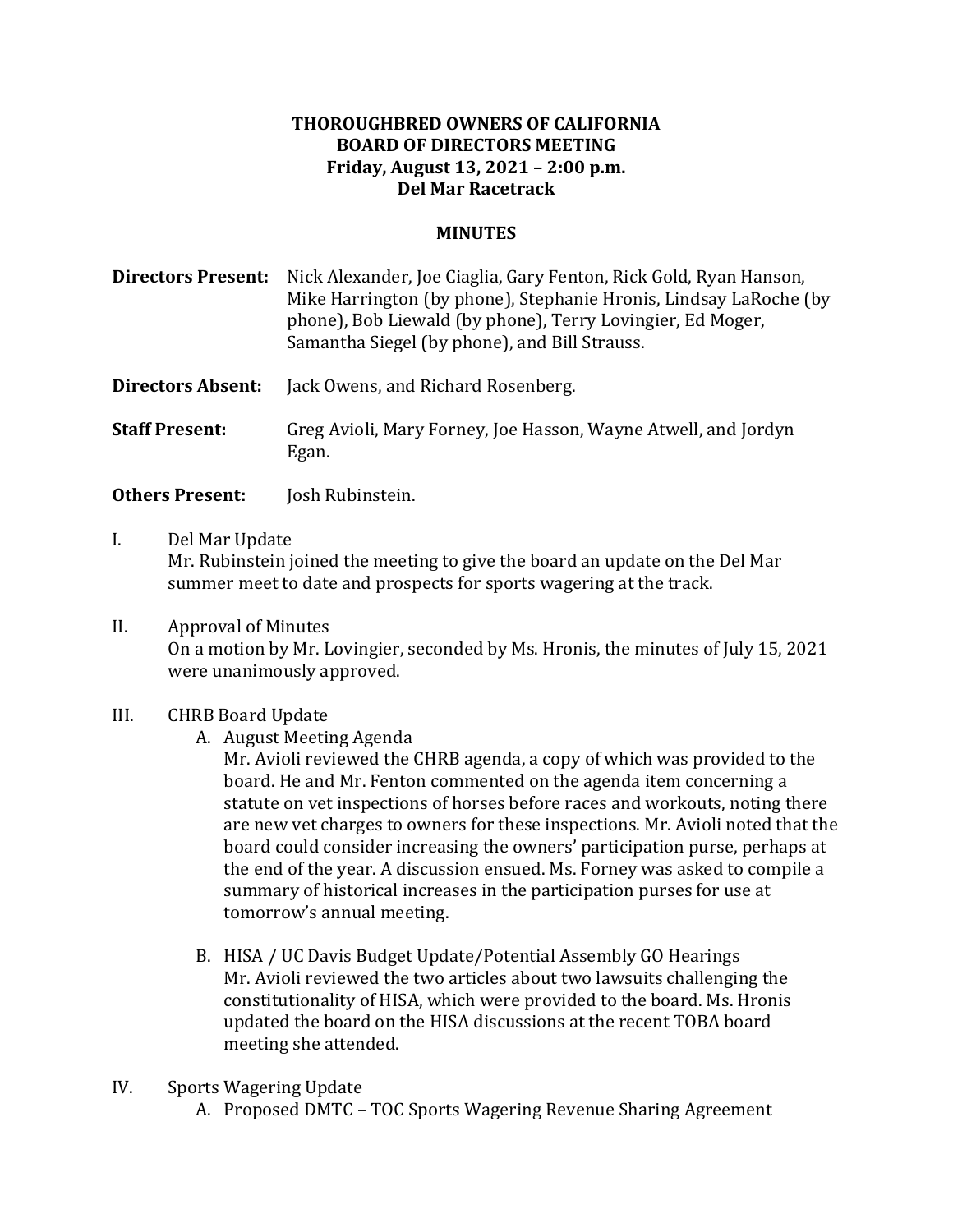Mr. Avioli updated the board on the status of the negotiations for contributions to purses from potential sports wagering at Del Mar.

V. NTRA Update

Mr. Avioli provided an update on the status of the NTRA and the likely new CEO, Tom Rooney. A copy of Mr. Rooney's resume was provided to the board.

- VI. 2022 CHRB Race Dates Committee Meeting
	- A. Proposed Calendars submitted by DMTC, SA and Los Al Mr. Avioli reviewed proposals for 2022 race dates by Del Mar and Los Alamitos, which were provided to the board. He asked for board input on comments he will be asked to make at the CHRB board meeting next week. The consensus of the board was that the 2021 dates scheduled worked well in the North and South, and TOC should support the same in 2022. Following discussion, Mr. Fenton asked board members to send him an email with any specific recommendations for 2022 race dates.
- VII. Stabling & Vanning
	- A. S & V Committee Update

Mr. Avioli provided a Stabling & Vanning committee update and reviewed the fund status, a copy of which was provided to the board. He mentioned that the  $S & V$  committee approved a payment to SLRD for extra veterinarian costs based on the new pre-work vet check requirements required by the CHRB.

B. Long Term Planning Report

Mr. Strauss updated the board on the current discussions regarding longterm planning options for stabling and vanning in Southern California. Mr. Avioli added that a feasibility study costing approximately \$160,000 will be funded from the 2021 co-op spending funds from TOC, DMTC and Santa Anita. On a motion by Mr. Gold, seconded by Mr. Fenton, the board unanimously authorized the expenditure for the feasibility study from these funds.

- VIII. Legislative Report
	- A. Proposed Contribution- Senator Portantino Chair Appropriations Comm. Mr. Avioli reviewed the request to contribute \$5,000 to a fundraiser to Sen. Portantino, Chair of the Senate Finance Committee. On a motion by Mr. Lovingier and a second by Mr. Moger, the contribution of \$5,000 was unanimously approved.
- IX. Owner Relations Committee

Ms. Hronis provided a report on last Saturday's Owner Appreciation Day. She also updated the board on a new initiative the committee is moving forward with  $-$  the